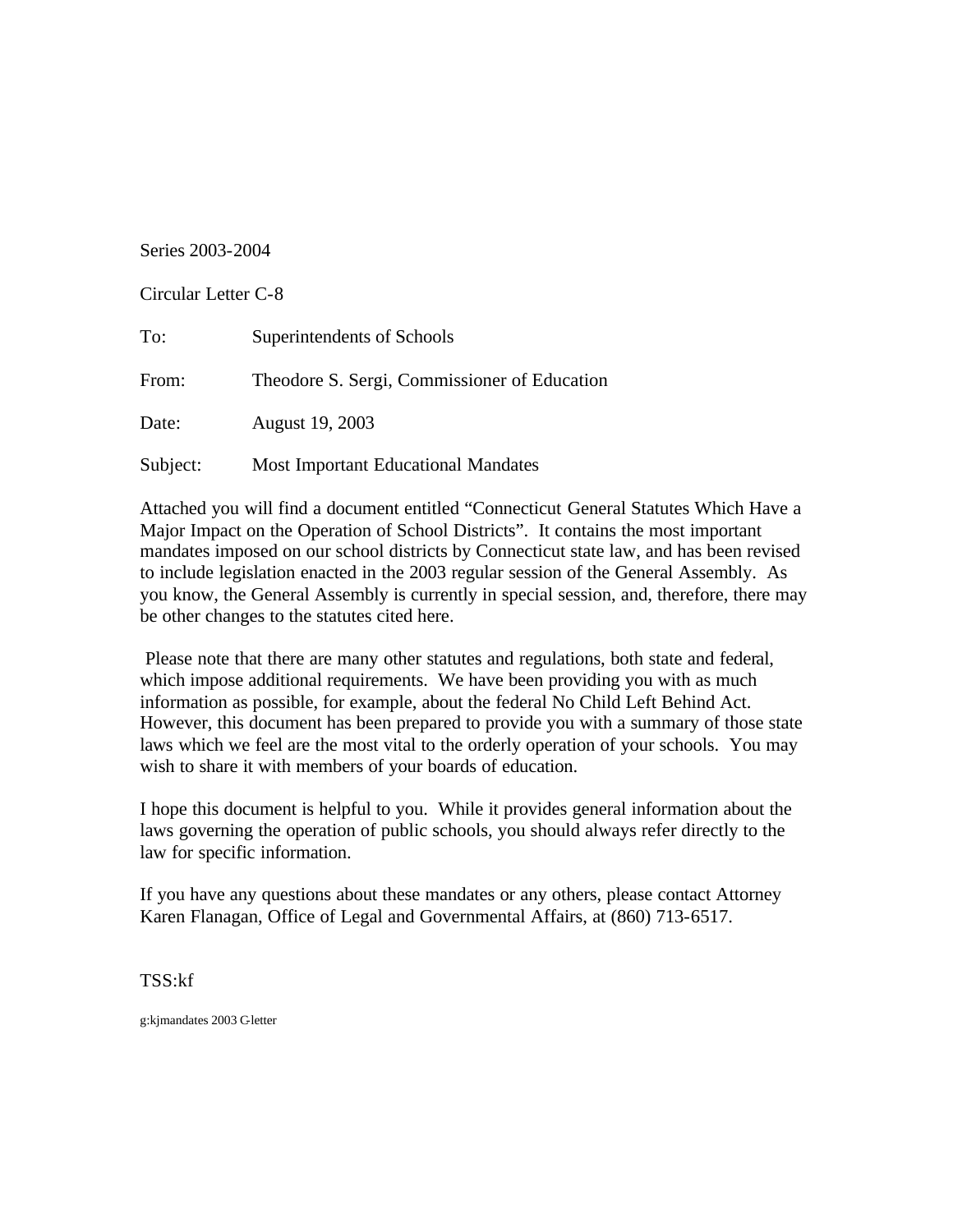## **CONNECTICUT GENERAL STATUTES WHICH HAVE A MAJOR IMPACT ON THE OPERATION OF SCHOOL DISTRICTS**

Section **10-220(a)**, as amended by section 1 of P.A. 03-220, describes the **duties of boards of education**. It provides as follows: (New language is underlined; deleted language is bracketed)

Each local or regional board of education shall maintain good public elementary and secondary schools, **implement the educational interests of the state** as defined in section 10-4a and provide such other educational activities as in its judgment will best serve the interests of the school district; provided any board of education may secure such opportunities in another school district in accordance with provisions of the general statutes and shall **give all the children of the school district as nearly equal advantages as may be practicable**; shall provide an appropriate learning environment for its students which includes (1) adequate instructional books, supplies, materials, equipment, staffing, facilities and technology, (2) equitable allocation of resources among its schools, [and] (3) proper maintenance of facilities, and (4) a safe school setting; shall have charge of the schools of its respective school district; shall make a **continuing study of the need for school facilities** and of a **long-term school building program** and from time to time make recommendations based on such study to the town; shall adopt and implement an **indoor air quality program** that provides for ongoing maintenance and facility reviews necessary for the maintenance and improvement of the indoor air quality of its facilities; shall report annually to the Commissioner of Education on the condition of its facilities and the action taken to implement its long-term school building program and indoor air quality program, which report the [commissioner] Commissioner of Education shall use to prepare an annual report that said commissioner shall submit in accordance with section 11-4a to the joint standing committee of the General Assembly having cognizance of matters relating to education; shall advise the Commissioner of Education of the relationship between any individual school building project pursuant to chapter 173 and such long-term school building program; shall have the **care, maintenance and operation of buildings, lands, apparatus and other property** used for school purposes and at all times shall **insure all such buildings and all capital equipment** contained therein against loss in an amount not less than eighty per cent of replacement cost; shall determine the number, age and **qualifications of the pupils to be admitted** into each school; shall develop and implement a **written plan for minority staff recruitment** for purposes of subdivision (3) of section 10-4a; shall **employ and dismiss the teachers** of the schools of such district subject to the provisions of sections 10-151 and 10-158a; shall **designate the schools which shall be attended** by the various children within the school district; shall make provisions as will enable each child of school age, residing in the district to attend some public day school for the period required by law and **provide for the transportation** of children wherever transportation is reasonable and desirable, and for such purpose **may make contracts** covering periods of not more than five years; may place in an alternative school program or other suitable educational program a pupil enrolling in school who is nineteen years of age or older and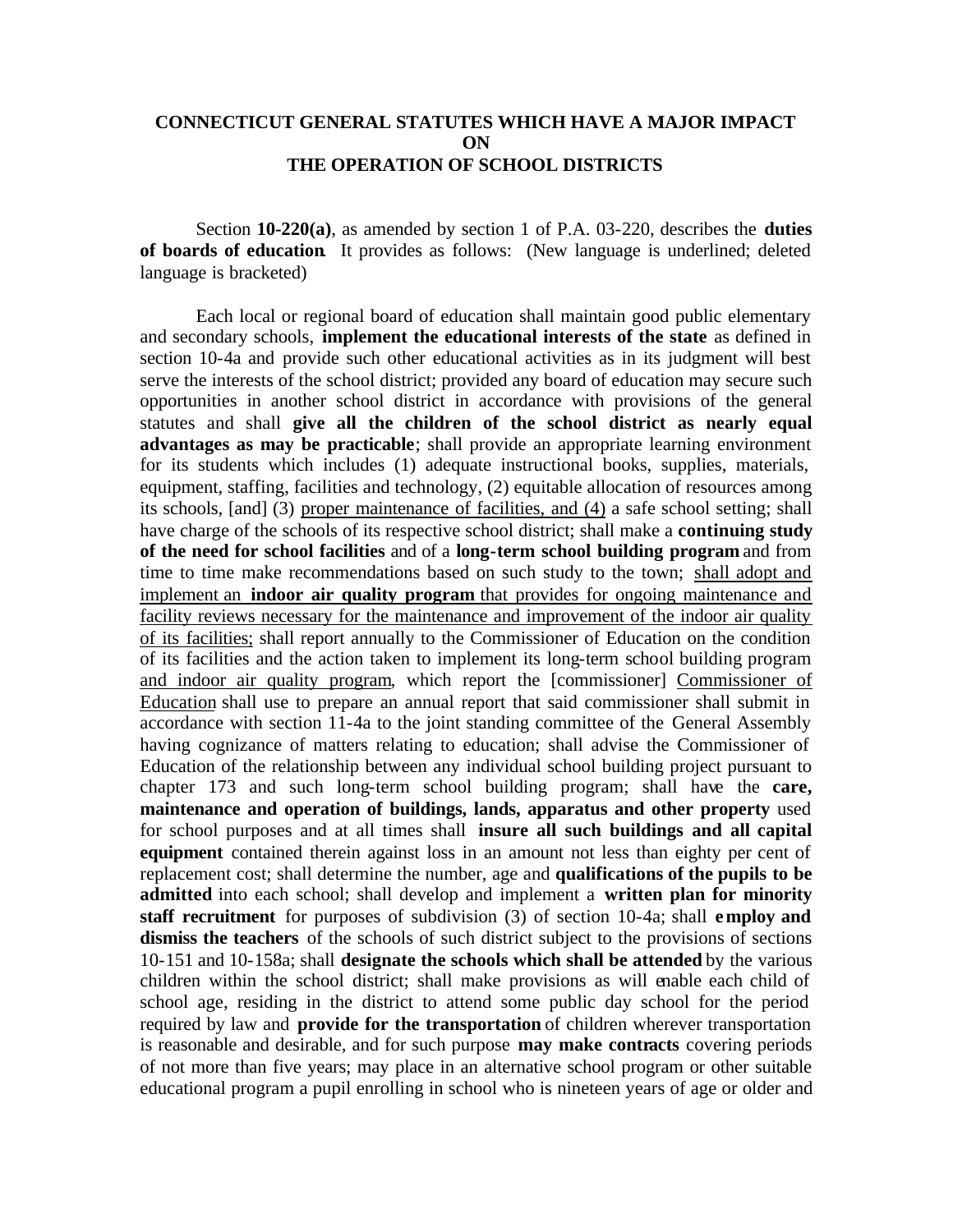cannot acquire a sufficient number of credits for graduation by age twenty-one; may arrange with the board of education of an adjacent town for the instruction therein of such children as can attend school in such adjacent town more conveniently; shall cause each child five years of age and over and under eighteen years of age who is not a high school graduate and is living in the school district to attend school in accordance with the provisions of section 10-184, and shall perform all acts required of it by the town or necessary to carry into effect the powers and duties imposed by law. (**Please note** that pursuant to Section 10-184, a parent or person having control of a child five or six years of age has the option of not sending the child to school until age seven by personally appearing at the school district office and signing an option form. The school district must provide information about the educational opportunities available in the school system. **Effective July 1, 2001, students must stay in school until age 18** unless a parent or other person having control over them consents to their leaving school at 16 or 17.)

Each school district must prescribe **rules for the management, studies, classification and discipline of the public schools**, including the selection and use of nondiscriminatory texts, supplementary books, library books, supplies, materials and equipment as it deems necessary to meet the needs of instruction in its schools; adopt and **implement policies and procedures** concerning (1) homework, attendance, promotion and retention, (2) drug and alcohol use, sale and possession on school property, (3) youth suicide prevention and attempts, (4) truancy, (5) the encouragement parent-teacher communication*,* and (6) weighted grading for honors and advanced placement courses, (7) the existence of bullying in its schools, and (8) ensuring that time is available each school day for the recitation of the pledge of allegiance. **Promotion and graduation policies** must be revised to ensure that such policies foster student achievement and reduce the incidence of social promotion and local boards must specify the **basic skills necessary for graduation** for classes graduating in 2006 and thereafter. Each local and regional board of education is responsible for providing and displaying **flags** in each classroom. (Sections **10-18a, 10-198a, 10-221, 10-222d, 10-228, 10-230** and **10-223a**)

Sections **10-16b, 10-18, 10-19, 10-220(b)** and **10-221a** obligate school district to (1) offer **prescribed courses of study** in accordance with duly adopted educational goals and student objectives **as part of a planned, ongoing and systematic program of instruction**, and (2) **require minimum credit requirements for high school graduation**. Section 10-221h requires boards to develop and implement a three-year **plan to improve the reading skills** of students in grades kindergarten through three*.*  **Prescribed courses of study** pursuant to Sec. 10-16b **include** the arts; career education; consumer education; health and safety, including, but not limited to, human growth and development, nutrition, first aid, disease prevention, community and consumer health, physical, mental and emotional health, including your suicide prevention, substance abuse prevention, safety, which may include the dangers of gang membership, and accident prevention; language arts, including reading, writing, grammar, speaking and spelling; mathematics; physical education; science; social studies, including, but not limited to, citizenship, economics, geography, government and history; and in addition, on at least the secondary level, one or more foreign languages and vocational education.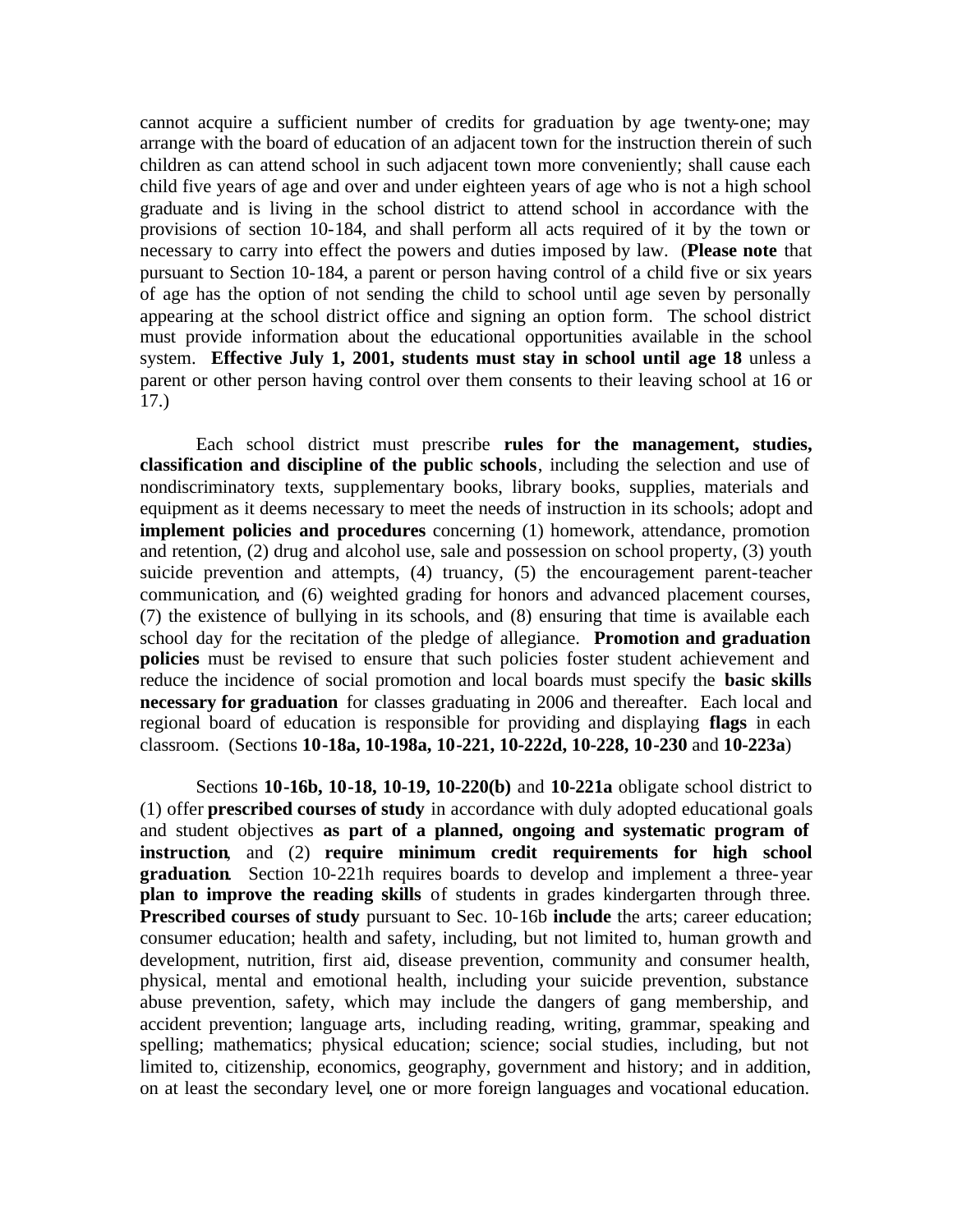Instruction must also be given in United States history, government and citizenship (Sec. 10-18); in the knowledge, skills and attitudes required to understand and avoid the effects of alcohol, of nicotine or tobacco, and drugs (Sec. 10-19); and on acquired immune deficiency syndrome (Sec. 10-19). The **minimum high school graduation requirement**  is twenty credits, not fewer than four of which must be in English, not fewer than three in mathematics, not fewer than three in social studies, not fewer than two in science, not fewer than one in the arts or vocational education and not fewer than one in physical education. Beginning with high school classes graduating in 2004, students must have at least **a one-half credit course in civics and American History,** which is to be part of the credits required in social studies.

*Section 10-14n requires students in fourth, sixth, eighth and tenth grades to take a statewide mastery test. P.A. 03-168 has amended this section to conform to the requirements of the No Child Left Behind Act of 2001, and beginning in the 2005-2006 school year, statewide mastery tests must be given annually, in April, to all students enrolled in grades three to eight, inclusive and in grade ten to measure skills in reading, writing and mathematics. Beginning in the 2007-2008, the statewide mastery test must include science. (Please see the various circular letters and other information which has sent to you concerning the No Child Left Behind Act, including requirements concerning adequate yearly progress and consequences for failure to meet this goal; highly qualified teaching staff; persistently dangerous schools and other provisions of this federal law.)* 

Pursuant to Sections **10-145 to 10-145b**, inclusive, **10-151 to 10-151c**, inclusive, **10-153 to 10-153g**, inclusive, **10-155f, 10-156 to 10-157a**, inclusive, **10-220a, 10-221d, 10-235**, **10-236a** and **10-76dd**, **districts must employ, evaluate and indemnify appropriately certified and qualified personnel**; **develop and implement teacher evaluation and professional development programs** ; provide **in-service training** on (1) the nature and relationship of drugs and alcohol to personality development and procedures to discourage their abuse, (2) health and mental health risk education, (3) the growth and development of exceptional children, and (4) school violence prevention and conflict resolution, (5) cardiopulmonary resuscitation and other emergency life saving procedures, (6) computer and other information technology as applied to student learning and classroom instruction, communications and data management, and (7) the teaching of the language arts, reading and reading readiness for teachers in grades kindergarten to three*,* inclusive; and file a signed copy of its teacher and administrator collective bargaining agreements with the Commissioner of Education. No board member shall be employed by the board of education of which he or she is a member under Section **10- 232**.

Sections **10-221** and **10-233a throug h 10-233g**, inclusive, require school districts to (1) adopt policies governing student conduct which provide for the fair and consistent application of **disciplinary policies and procedures**, (2) afford annual notice of such policies to all pupils and their parents and guardians, and (3) comply with due process requirements in imposing discipline.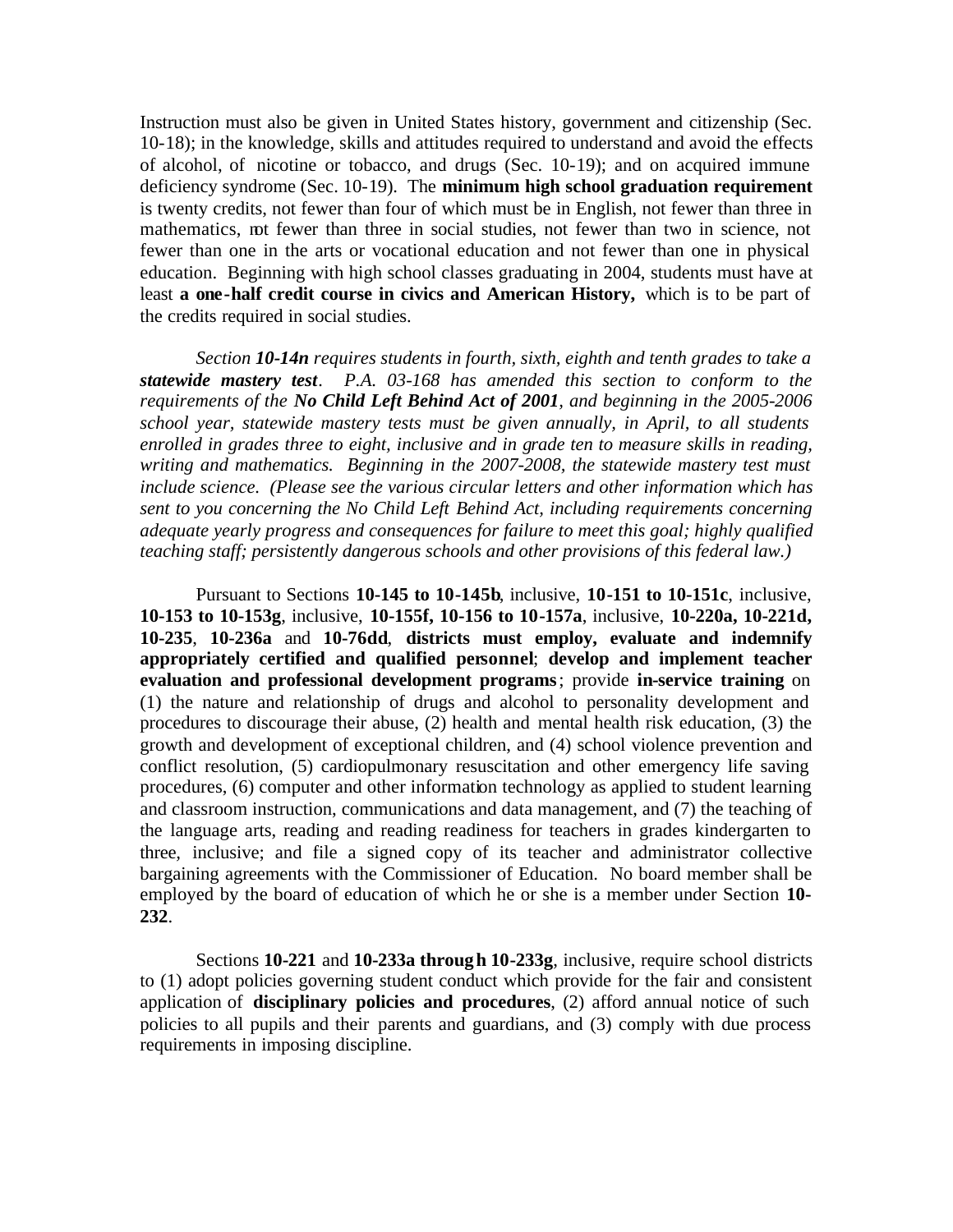Section **10-4a** defines the **educational interests of the state** which shall include, but not be limited to the concern of the state that

- (1) each child shall have for the period prescribed in the general statutes equal opportunity to receive a suitable program of educational experiences;
- (2) each school district shall finance at a reasonable level at least equal to the minimum expenditure requirement pursuant to the provisions of section 10- 262j an educational program designed to achieve this end;
- (3) in order to reduce racial, ethnic and economic isolation, each school district shall provide educational opportunities for its students to interact with students and teachers from other racial, ethnic, and economic backgrounds and may provide such opportunities with students from other communities; and
- (4) the mandates in the general statutes pertaining to education within the jurisdiction of the State Board of Education be implemented.

Section **10-226h** requires school districts to report, by July 1, 2000 and biennially thereafter, on **the programs and activities undertaken to reduce racial, ethnic and economic isolation**, including information on the programs undertaken and **evidence over time of progress made** . Section **10-220** requires each local and regional board of education to develop and implement a **written plan for minority staff recruitment.** 

School districts are required to provide at least **one hundred and eighty days** of actual school work for grades kindergarten to twelve and no less than **nine hundred hours** of actual school work for full day kindergarten and grades one to twelve and **four hundred and fifty hours** of actual school work for half-day kindergarten pursuant to Sections **10-15 and 10-16.** 

Sections **10-15c, 10-186** and **10-253** require school districts to **provide full and free access**, by transportation or otherwise, to its programs to all eligible students without discrimination on account of race, color, sex, religion, national origin or sexual orientation*,* including to those residing with relatives and non-relatives and to those residing in temporary shelters. Children are eligible to attend school if they attain the age of five on or before January 1 of a school year until they attain the age of twenty-one or graduate.

Section **10-220d** requires local and regional boards of education to provide **full access** to regional vocational-technical schools, regional vocational agriculture centers, interdistrict magnet schools, charter schools and interdistrict student attendance programs for the **recruitment**, other than for the purpose of interscholastic athletic competition**, of students** attending the schools under the board's jurisdiction.

School districts must provide **special education and related services** to all eligible children requiring special education pursuant to Sections **10-76a through 10- 76q**. School districts have certain responsibilities for resident students requiring special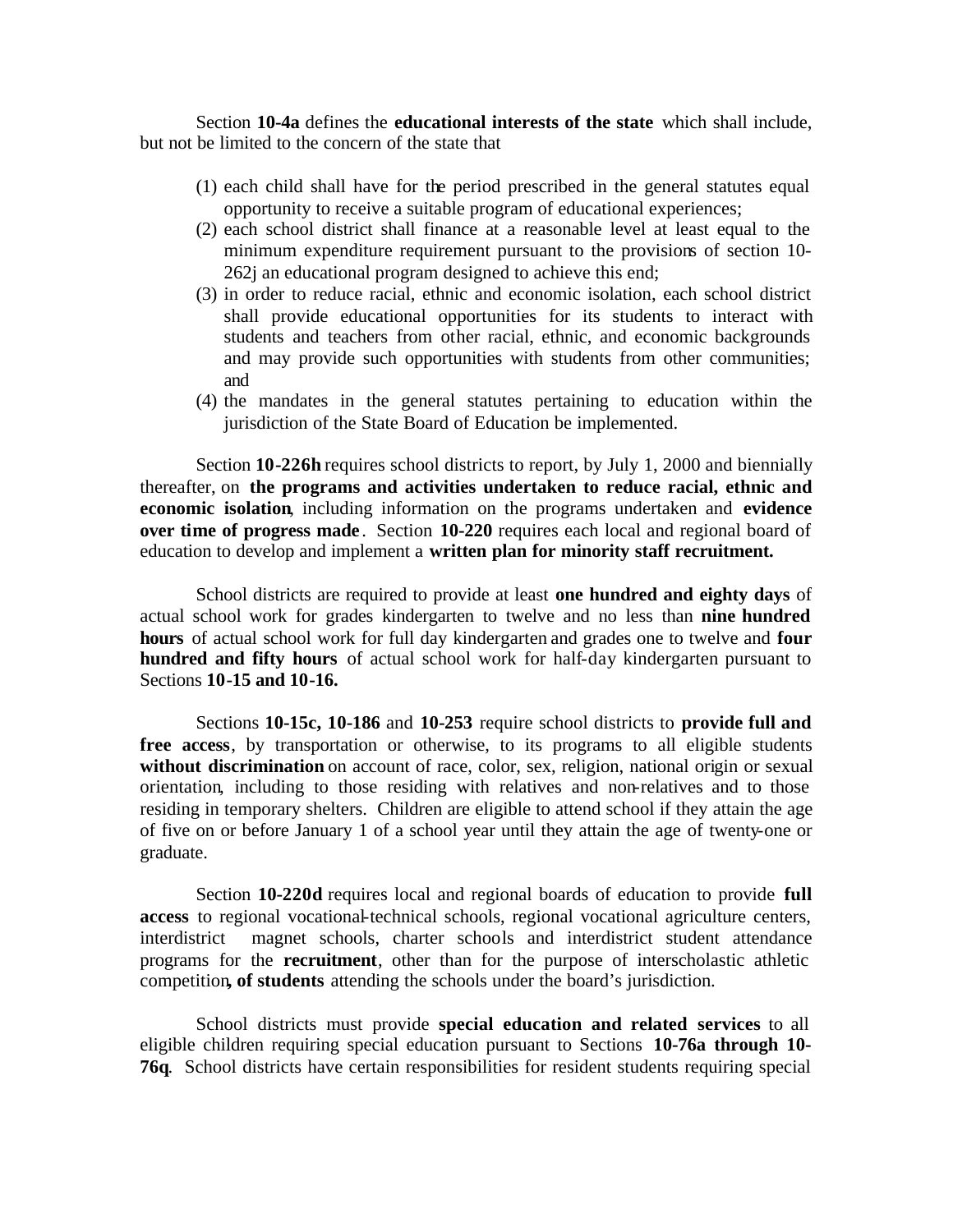education and related services who attend charter and magnet schools pursuant to Section **10-66ee** and Section **10-264l(h).** 

Sections **10-17, 10-17a** and **10-17d through 10-17g** require school districts to assess the needs of students who are speakers of languages other than English and to provide **bilingual education, English as a second language and other support services**  where required and when requested by parents.

**Adult education services** must be provided for adult residents by a local or regional board of education or through cooperative arrangements or at a cooperating eligible entity or at a regional education service center as required by Sections **10-67 through 10-73c.** 

School districts must furnish **transportation** to eligible public and private school students, including students attending charter schools and magnet schools, and develop and implement a policy for reporting of all complaints relative to school transportation safety pursuant to Sections **10-66ee, 10-97, 10-186, 10-220, 10-221c, 10-264l, 10-277, 10-280a** and **10-281.** 

When a student enrolls in a new school district, the district must notify the student's former district, which must **transfer the student's records** no later than ten days after such notification. (Section **10-220h***)* 

Section **10-16a** requires each local and regional board of education to provide an opportunity for **silent meditation** for teachers and students at the start of each school day.

Sections **10-15b** and **46b-56** require school districts to allow parents (custodial and non-custodial) **access to** the **records** of their minor children except for records containing information that is considered confidential under Section 10-154a and certain health information which is confidential pursuant to other provisions of the General Statutes. Under Section 10-221b, districts must establish a written, uniform policy concerning **on-campus recruiting** and access to directory information for all recruiters, including commercial, military and non-military and those representing institutions of higher education.

School districts must operate **school health programs** to ensure the well-being of their students in accordance with Sections **10-203 through 10-204a**, **10-205 through 10**- **210, 10-212, 10-212a**, and **10-214 through 10-215** and allow students to be exempted from **family life education** programs under Section **10-16e**. A copy of the record of each **pesticide application** at a school must be maintained at the school for five years. P**esticides may not be applied** during regular school hours or planned activities, and, at the beginning of each school year, boards must **notify parents about pesticide application** policies and pesticide applications the previous year. Boards must also establish a registry of those who want prior notice of pesticide application and provide such notice. (Sections **10-231b through 10-231d)** *P.A. 03-220 requires each board of*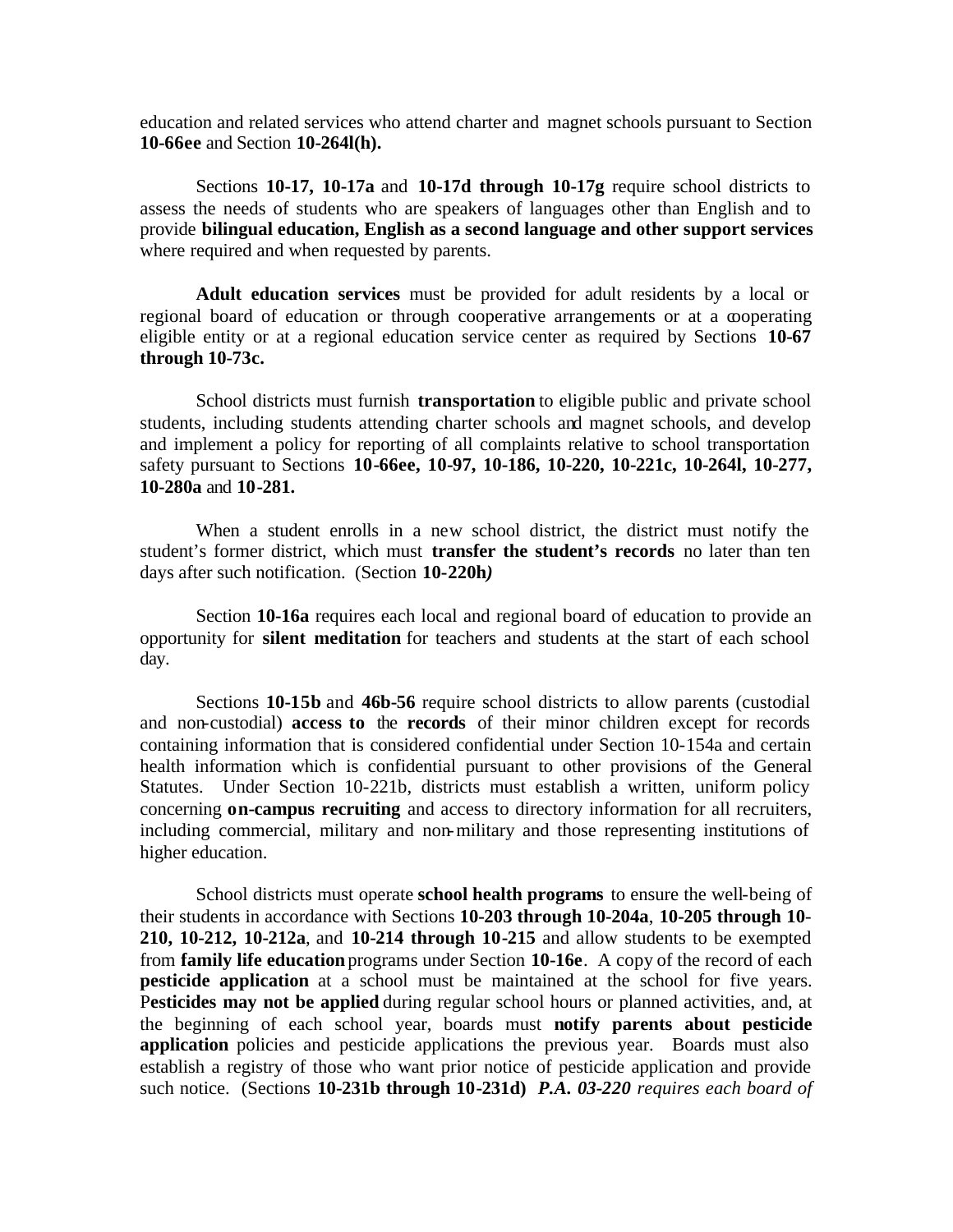*education to adopt and implement an indoor air quality program which provides for ongoing maintenance and facility review. Prior to January 1, 2008, and every five years thereafter, boards must provide for a uniform inspection and evaluation of the indoor air quality of every school building constructed, extended, renovated or replaced on or after January 1, 2003.* 

Section **10-266w** obligates school districts to provide **breakfast programs** when required.

School districts must maintain **sanitary and safe schools** in accordance with all applicable fire, safety and health codes, ordinances, regulations and laws so that no serious threat of danger exists to any lawful occupant. **Smoking in school buildings** is prohibited while school is in session or student activities are being conducted. (Sections **10-203, 10-220, 10-221, 10-231 and 19a-342**)

Section **10-221g** requires each local and regional board of education to conduct an **instructional time and facility usage assessment** in order to maximize student learning and community use of facilities. Section **10-220** requires each board to report annually to the Commissioner on the **condition of its facilities** and action taken to implement its long term school building program.

Teachers, principals, guidance counselors, paraprofessionals and coaches of intramural and interscholastic athletics must report **suspected or known abuse, or danger of abuse, of children** to the Commissioner of Children and Families or his representative or law enforcement officials as soon as practical but not less than twelve hours of forming a reasonable belief of abuse, neglect or imminent risk of serious harm. Boards must report suspected or known abuse by a school employee to the Commissioner of Education and adopt a written policy regarding the reporting by school employees of suspected child abuse. (Sections **17a-101 through 17a-101i and 17a-103**)

Section **10-217a** requires school districts to provide **health services to students in eligible private schools** when designated this responsibility by the town or city.

School districts must properly plan for and maintain all **funds and accounts**  within their jurisdiction pursuant to Sections **10-222** and **10-237** and **make returns of receipts**, **expenditures and statistics** as prescribed by the Commissioner under Section **10-237**. Section **10-220(c)** requires local and regional boards of education to submit **strategic school profile reports** by November 1 of each year

Boards of Education must **elect officers** and **hold meetings** pursuant to Section **10-218**, and **hold public hearings** on citizen petition under Section **10-238**.

Sections **10-249** and **10-250** require boards of education to determine by age the **number of children** of compulsory school age residing in the district and report this information to the Commissioner.